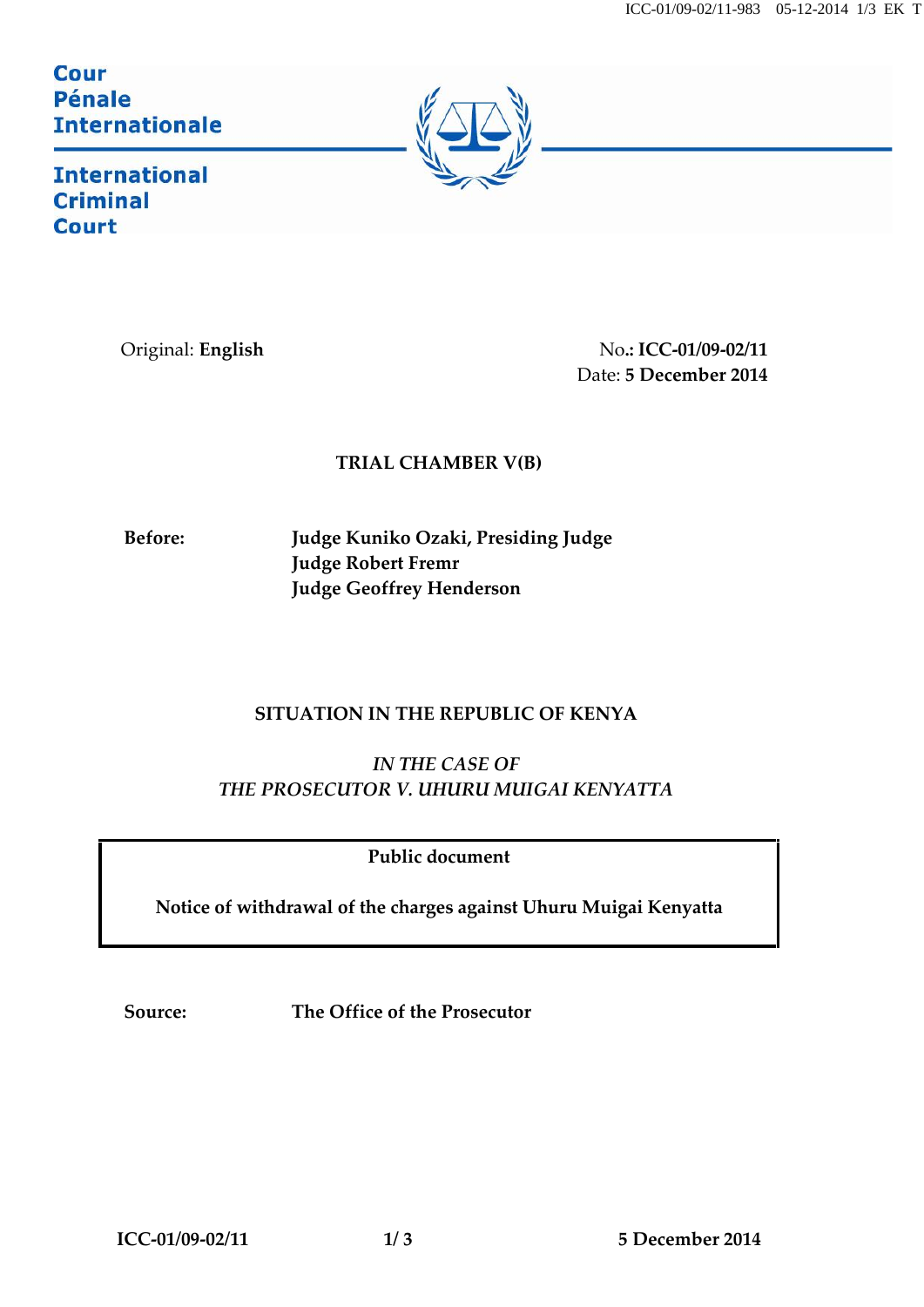## **Document to be notified in accordance with regulation 31 of the** *Regulations of the Court* **to:**

| The Office of the Prosecutor<br>Fatou Bensouda<br><b>James Stewart</b><br><b>Benjamin Gumpert</b> | <b>Counsel for Uhuru Muigai Kenyatta</b><br>Steven Kay<br>Gillian Higgins |
|---------------------------------------------------------------------------------------------------|---------------------------------------------------------------------------|
| <b>Legal Representatives of Victims</b><br>Fergal Gaynor                                          | <b>Legal Representatives of Applicants</b>                                |
| <b>Unrepresented Victims</b>                                                                      | <b>Unrepresented Applicants for</b><br>Participation/Reparation           |
| The Office of Public Counsel for<br><b>Victims</b><br>Paolina Massidda                            | The Office of Public Counsel for the<br>Defence                           |
| <b>States Representatives</b>                                                                     | <b>Amicus Curiae</b>                                                      |
| <b>REGISTRY</b>                                                                                   |                                                                           |
| Registrar<br>Herman von Hebel                                                                     | <b>Defence Support Section</b>                                            |
| <b>Victims and Witnesses Unit</b><br>Nigel Verrill                                                | <b>Detention Section</b>                                                  |
| <b>Victims Participation and Reparations</b><br><b>Section</b>                                    | Other                                                                     |